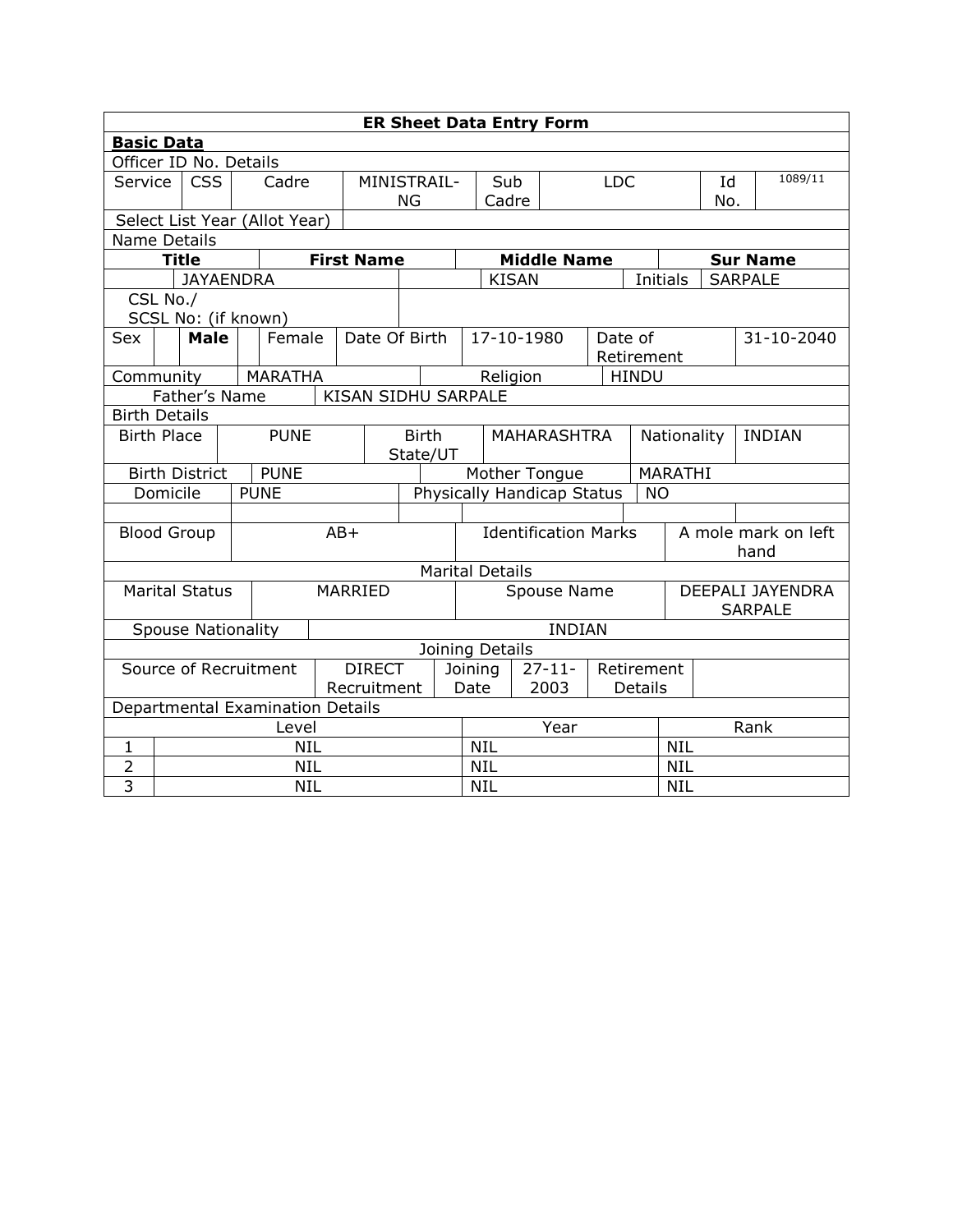## Details of deputation (if applicable)

| Name of the Office | Post held at that<br>time in parent office | Name of post<br>(selected for<br>deputation | Period of deputation |      |  |  |
|--------------------|--------------------------------------------|---------------------------------------------|----------------------|------|--|--|
|                    |                                            |                                             | Since                | From |  |  |
| NIL                | NIL                                        | NIL                                         | NIL                  | NIL  |  |  |

## Details of Foreign Visit

| SI.<br>No. | Place of Visit | Date of<br>visit | Post held at<br>that time | Whether it<br>is a<br>personal or<br>official visit | Details of visit |
|------------|----------------|------------------|---------------------------|-----------------------------------------------------|------------------|
| <b>NIL</b> | NIL            | NIL              | NIL                       | NIL                                                 | NIL              |

## Transfer/Posting Detail (if applicable)

| ାace | ∩f<br>Period<br>posting<br>U. |          |  |  |  |  |  |
|------|-------------------------------|----------|--|--|--|--|--|
|      | Since                         | From     |  |  |  |  |  |
| NIL  | <b>NIL</b>                    | N1'<br>. |  |  |  |  |  |

| Remarks (if<br>any)       |                |             |              |              |
|---------------------------|----------------|-------------|--------------|--------------|
| Language known            |                |             |              |              |
|                           |                | <b>Read</b> | <b>Write</b> | <b>Speak</b> |
| Indian Languages<br>Known | MARATHI        | <b>YES</b>  | <b>YES</b>   | <b>YES</b>   |
| $\overline{2}$            | HINDI          | <b>YES</b>  | <b>YES</b>   | <b>YES</b>   |
| 3                         | <b>ENGLISH</b> | <b>YES</b>  | <b>YES</b>   | <b>YES</b>   |
| 4                         |                |             |              |              |
| 5                         |                |             |              |              |
|                           |                |             |              |              |
| Foreign Languages         | <b>NIL</b>     | <b>NIL</b>  | <b>NIL</b>   | <b>NIL</b>   |
|                           |                |             |              |              |
| 2                         | NIL            | <b>NIL</b>  | <b>NIL</b>   | <b>NIL</b>   |
| 3                         | <b>NIL</b>     | NIL         | <b>NIL</b>   | <b>NIL</b>   |